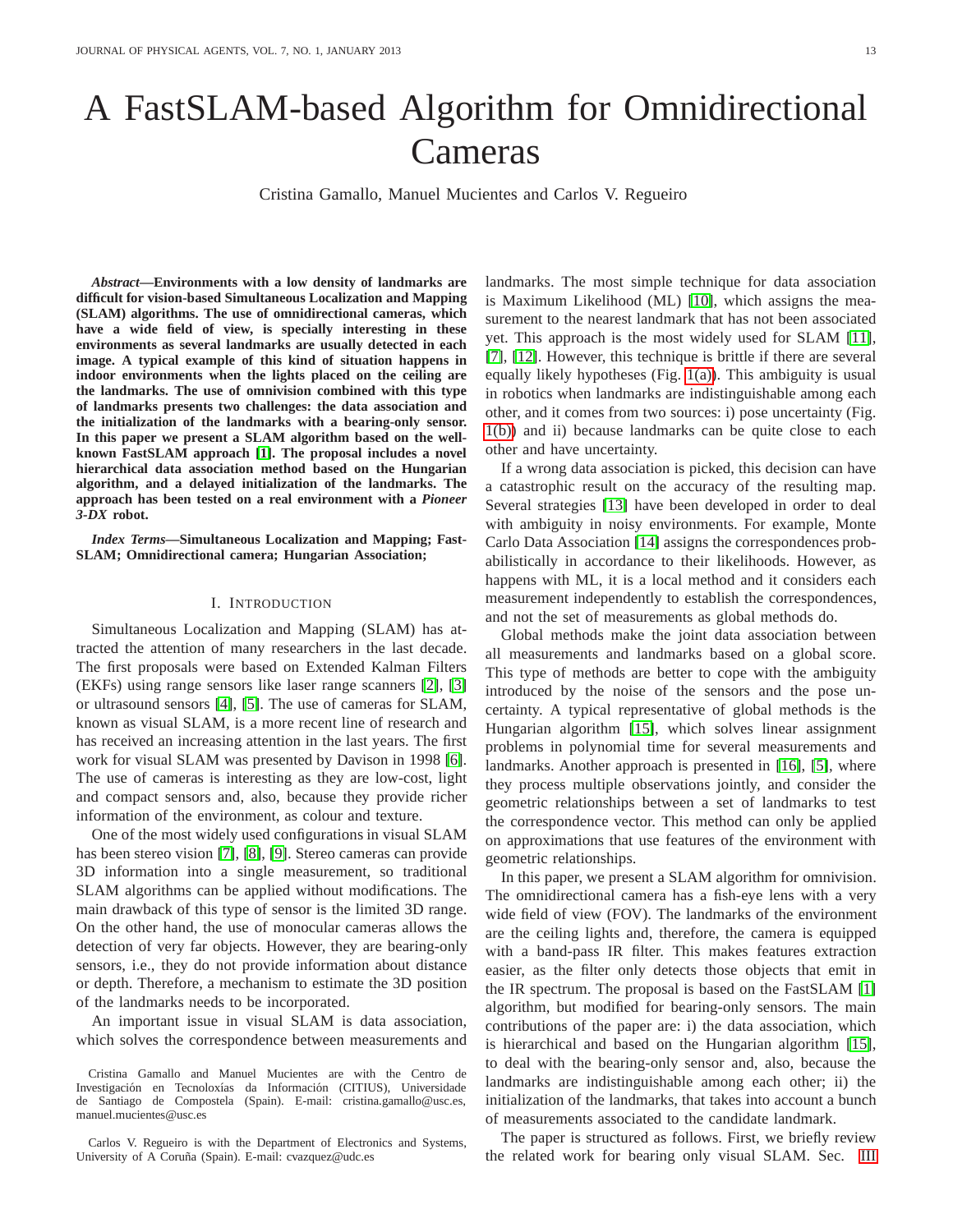<span id="page-1-0"></span>

Fig. 1. Typical problems for data association in SLAM. Landmarks are represented by triangles, and the measurements by arrows.

describes the proposed algorithm and Sec. [IV](#page-5-0) presents the experimental results. Finally, Sec. [V](#page-8-3) points out the conclusions.

#### II. RELATED WORK IN BEARING-ONLY VISUAL SLAM

Monocular cameras are bearing-only sensors, as they only provide information on the orientation of the objects detected in the image. As depth information is not available, 3D positions of objects cannot be obtained with a single image. The approaches to solve this problem, known as landmark initialization in bearing-only SLAM, can be grouped in two categories: delayed an undelayed solutions [\[17\]](#page-9-13). A representative approach to undelayed initialization is [\[18\]](#page-9-14). The initial state of the landmarks was approximated with a sum of Gaussians that augment the state of the EKF. However, the most usual approach is the delayed initialization mechanism, which requires the use of several images to estimate the 3D positioning of the landmark. [\[19\]](#page-9-15) presents a landmark initialization algorithm based also in a sum of Gaussians but without including this information in the state vector. Also, in [\[20\]](#page-9-16) a particle filter to estimate the initial position of the landmarks was described.

The use of omnivision cameras in SLAM allows to track the detected features over long distances, as these cameras have a very wide FOV. Therefore, the initialization process is well conditioned by the numerous observations of the same landmarks. The first paper, as far as we know, that used this type of camera was [\[21\]](#page-9-17). In that proposal, the landmarks were initialized using a delayed mode for two poses: the triangulation of the measurements was compared to existing relationships of the tags already in the map. In [\[22\]](#page-9-18), the true location of the landmarks was approximated by the intersection point of two lines. Finally, [\[11\]](#page-9-7) presents a minimalist approach based on a topological map for environments of medium to large size.

Although most of the visual SLAM approaches are based on EKFs [\[20\]](#page-9-16), [\[22\]](#page-9-18), [\[23\]](#page-9-19), there are also approaches based on FastSLAM [\[12\]](#page-9-8), on decoupling the pose error from the map error [\[21\]](#page-9-17), etc.

## III. SLAM ALGORITHM

<span id="page-1-2"></span>The solution to the SLAM problem presented in this work is an extension of the FastSLAM 2.0 algorithm [\[1\]](#page-8-0). The novelties of the proposal are the data association process, and the initialization of the landmarks. This modifications are <span id="page-1-1"></span>necessary as the sensor is bearing-only, and the landmarks are indistinguishable among each other. FastSLAM algorithms use a Rao-Blackwellized particle filter [\[10\]](#page-9-6), i.e., a filter that represents the posterior with a combination of particles and Gaussians. For FastSLAM, the particles estimate the robot path, while the landmarks are filtered with EKFs. The main contributions of our approach are:

- **Hierarchical data association based on the Hungarian algorithm**. As the sensor is bearing-only, and the landmarks are indistinguishable, it is necessary to implement a data association method. Our algorithm classifies the landmarks in two categories: regular landmarks (named landmarks in what follows) and candidate landmarks. The landmarks compose the map, while the candidate landmarks are those for which initialization was not possible yet. The data association has to take into account that the candidate landmarks are not reliable, i.e., most of the candidate landmarks will disappear, and only few of them will be transformed to landmarks. Therefore, priority is given to the association of the measurements to the current landmarks, while only those measurements that were not associated in the first stage will be included for the association with the candidate landmarks. This hierarchical data association is based on the Hungarian algorithm for each of the levels of the hierarchy. The Hungarian method is able to obtain the best association between the set of measurements and the set of landmarks in polynomial time.
- **Landmarks initialization**. We propose an initialization mechanism for the landmarks in which the 3D position of each landmark is obtained through several consecutive detections from different positions. Moreover, the process requires to approximate the inverse model of the camera with a look-up table, in order to obtain the angles of each feature from the pixels in the image.

Our proposal is shown in Alg. [1.](#page-2-0) It receives the set of  $N_{z_t}$ measurements  $(z_t)$  at the current time t, the control  $(u_t)$  and the previous set of particles  $(Y_{t-1})$ . Each particle k contains an estimated robot pose denoted as  $(x_{t-1}^k)$ , a map of  $N_{t-1}^k$ landmarks  $\{B_{1,t-1}^k, \ldots, B_{N_{t-1},t-1}^k\}$ , and the set of  $\eta_{t-1}^k$ candidate landmarks  $\{C_{1,t-1}^k, \ldots, C_{n_{t-1}^k,t-1}^k\}$ . A landmark j is defined with a Gaussian of mean  $\mu_{j,t-1}^k$  and covariance  $\Sigma_{j,t-1}^k$ , and with the number of times it has been detected  $(i_{j,t-1}^k)$ . Each candidate landmark has a set of measurements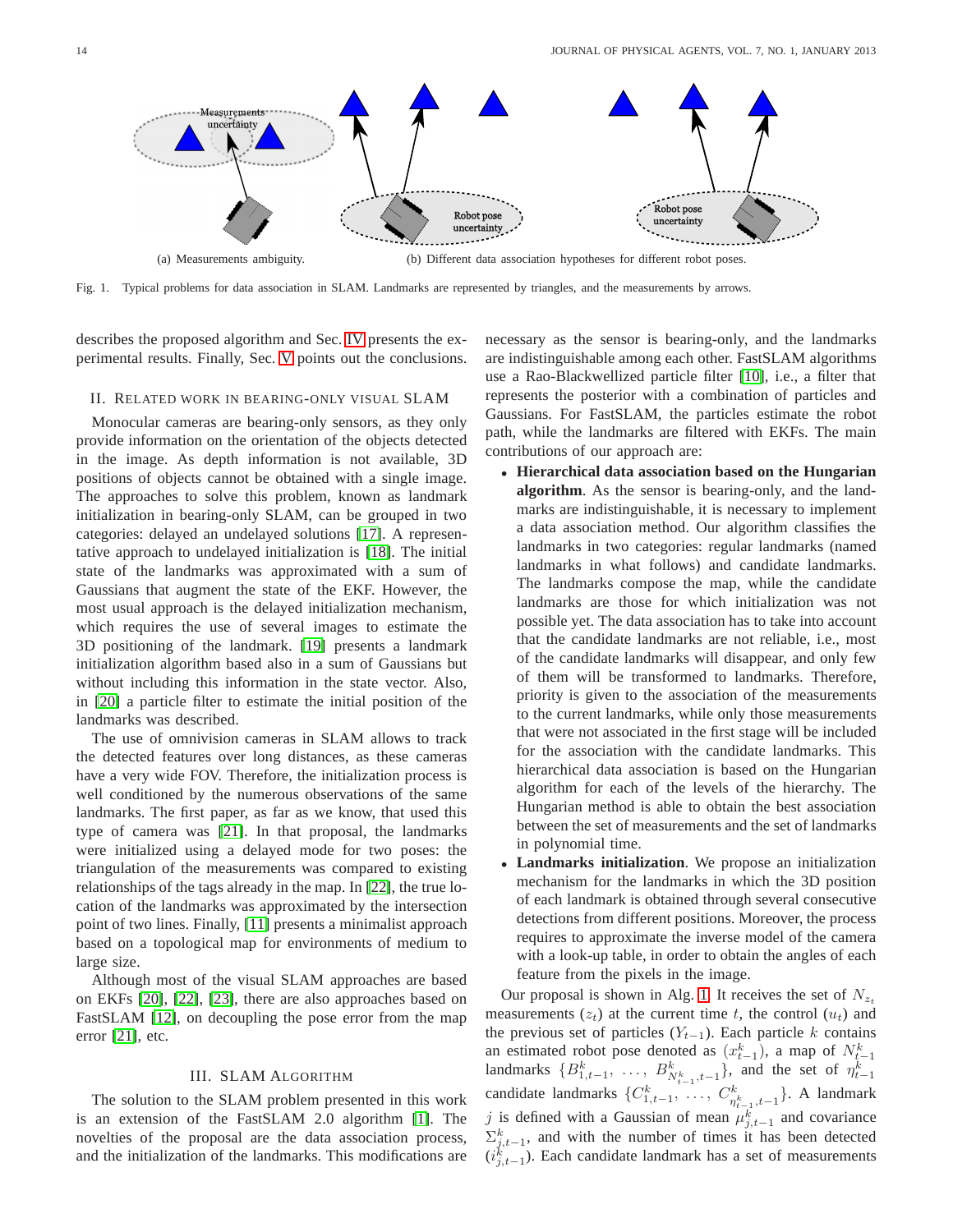<span id="page-2-0"></span>

|  |  |  |  |  |  | Algorithm 1 FasSLAM algorithm for Omnivision. |
|--|--|--|--|--|--|-----------------------------------------------|
|--|--|--|--|--|--|-----------------------------------------------|

| <b>SLAM</b> $(Z_t, u_t, Y_{t-1})$                          |  |
|------------------------------------------------------------|--|
| 1: for $k=1$ to M do                                       |  |
| Get particle k from $Y_{t-1}$ :<br>2:                      |  |
| $x_{t-1}^k$ , $\{B_{1,t-1}^k, \ldots, B_{N_{t-1},t-1}^k\}$ |  |
| $\{C_{1,t-1}^k, \ldots, C_{\eta_{t-1}^k,t-1}^k\}$          |  |
| 3: $\hat{x}_t = g(x_{t-1}^k, u_t)$                         |  |
| 4: measurementsLikelihood()                                |  |
| 5: $\Psi = data Association(\Phi)$                         |  |
| 6: robotPoseUpdate()                                       |  |
| landmarksUpdate()<br>7:                                    |  |
| 8: end for                                                 |  |
| 9: $Y_t = sampling(\hat{Y}_t)$                             |  |

 $\{z_{t-n}^k, \ldots, z_{t-1}^k\}$  that could be transformed into a landmark if the initialization conditions are fulfilled. The steps of the algorithm can be grouped in the following blocks:

- A main loop that iterates for each of the  $M$  particles (Alg. [1](#page-2-0) lines 1-8) to obtain the particle weights  $(w^k)$ .
	- **Measurements likelihood.** For each combination of landmarks and measurements, calculate the likelihood of the association  $(\phi_{l,j})$  (Alg[.2\)](#page-3-0).
	- **Data association.** Solve the data association (Alg. [1](#page-2-0) line [5\)](#page-1-2).
	- **Robot pose update.** The mean and covariance of the proposal distribution will be calculated with the contribution of each of the associated landmarks. Finally, the pose of the robot will be sampled from that distribution (Alg. [3\)](#page-3-1).
	- **Landmarks update.** Update each landmark using an EKF and calculate the importance weight  $(w<sup>k</sup>)$  for each particle (Alg. [4\)](#page-4-0).
- **Resampling**. The new set of particles  $(Y_t)$  is generated by sampling the updated particle set  $(Y_t)$  with probabilities proportional to the particle weights  $(w<sup>k</sup>)$  using low variance sampling (Alg. [1](#page-2-0) line [9\)](#page-1-2).

In the following subsections, the measurement model, the data association, the robot pose update, the landmarks update, and the landmarks initialization will be described in more detail.

## *A. Measurement model*

The sensor model is a feature-based model, where the features are the lights placed on the ceiling of the environment. These features are extracted from the images obtained by an omnidirectional camera following a detection process that was widely described in [\[24\]](#page-9-20). The output of the feature extraction process is a list of pixel coordinates  $(u_l, v_l)$ , that represent the centroid of each feature l. This list must be transformed into a measurements list  $(z_{t,l})$ , where each measurement is given by the azimuth and elevation angles ( $\varphi_{l,t}, \theta_{l,t}$ ).

The camera follows a projection model developed by Pajdla and Bakstein [\[25\]](#page-9-21) that indicates how a 3D point can be transformed to a pixel in a 2D image. The model is described as a function of two angles, the azimuth  $(\varphi)$  and the elevation  $(\theta)$ :

<span id="page-2-2"></span>
$$
r = a * \tan \frac{\theta}{b} + c * \sin \frac{\theta}{d}
$$
  
\n
$$
u_l = u_0 + r * \cos \varphi
$$
  
\n
$$
v_l = \beta * (v_0 + r * \sin \varphi)
$$
\n(1)

where *a*, *b*, *c*, *d* are parameters of the model,  $(u_0, v_0)$  are the coordinates of the pixel at the center of the image, and  $\beta$  is the ratio between the width and the height of a pixel.

The transformation of the measurements requires the inverse camera model, i.e., given a pixel the inverse model returns the coordinates of the 3D point in the world. However, the camera model equations are not invertible. This has been solved through a look-up table: given the coordinates of a pixel, the look-up table provides the values of  $\varphi$  and  $\theta$ . Fig. [2](#page-2-1) shows a graphical representation of the look-up table. The table only needs to be generated once, and this can be done off-line. The process is as follows:

- 1) Sample the values of  $\varphi$  and  $\theta$  with precisions  $\delta_{\varphi}$  and  $\delta_{\theta}$ . Equations [1](#page-2-2) are used to obtain the corresponding pixel coordinates.
- 2) Store, for each pixel, the maximum and minimum values of  $\varphi$  and  $\theta$ , as a range of values could correspond to the same pixel.



<span id="page-2-1"></span>Fig. 2. Graphical representation of the values of  $\varphi$  and  $\theta$  provided by the look-up table for each image pixel.

## <span id="page-2-3"></span>*B. Measurements likelihood*

The set of data associations  $(\Psi)$  between the measurements and the landmarks is decided based on the probability that feature l corresponds to landmark j  $(\phi_{l,i})$  (Alg. [2\)](#page-3-0). The loop from lines [1](#page-2-3) to [13](#page-3-2) iterates for all landmarks in order to estimate all the  $\phi_{l,j}$  values (Alg. [2](#page-3-0) line [11\)](#page-2-3). Each probability depends on the measurement  $(z_{t,l})$ , the predicted measurement  $(\hat{z}_{l,j},\hat{z}_{l,j})$ Alg. [2](#page-3-0) line [10\)](#page-2-3) and the measurement innovation covariance matrix  $(Q_{j,l})$  (Alg. [2](#page-3-0) line [6\)](#page-2-3).

The measurement innovation covariance matrix  $(Q_{j,l})$  is calculated taking into account the noise in the measurement  $(Q_t)$ , the previous covariance of the landmark  $(\sum_{j,t=1}^k)$ , and the Jacobian of  $h$  (measurement model) with respect to the measurement model variables. Moreover, the predicted covariance of the robot pose taking into account landmark  $j$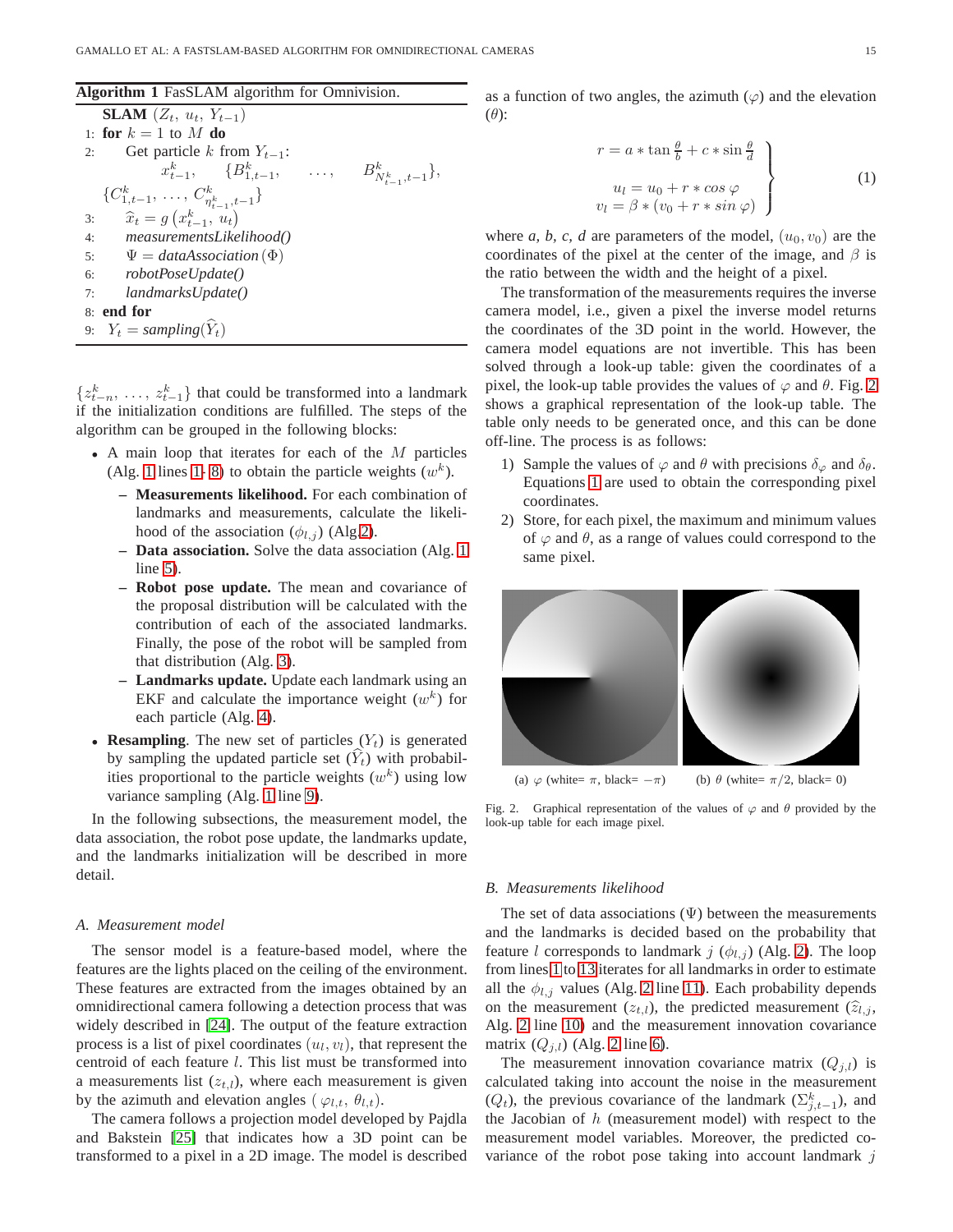## <span id="page-3-0"></span>**Algorithm 2** Measurements likelihood algorithm

#### **MeasurementsLikelihood**()

|     | 1: for $j = 1$ to $N_{t-1}^k$ do                                                                                                                                                                                      |
|-----|-----------------------------------------------------------------------------------------------------------------------------------------------------------------------------------------------------------------------|
| 2:  | $\overline{z}_j = h\left(\mu_{i,t-1}^k, \, \widehat{x}_t\right)$                                                                                                                                                      |
| 3:  | $H_{x,j} = \nabla_{x_i} h\left(\mu_{i,t-1}^k, \, \widehat{x}_t\right)$                                                                                                                                                |
| 4:  | $H_{m,j} = \nabla_{m,j} h\left(\mu_{i,t-1}^k, \hat{x}_t\right)$                                                                                                                                                       |
| 5:  | for $l = 1$ to $N_{z_t}$ do                                                                                                                                                                                           |
| 6:  | $Q_{j,l} = Q_{l,t} + H_{m,j} \Sigma_{j,t-1}^k H_{m,j}^T$                                                                                                                                                              |
| 7:  | $\Sigma_{x,j,l} = [H_{x,j}^T Q_{i,l}^{-1} H_{x,j} + R_t^{-1}]^{-1}$                                                                                                                                                   |
| 8:  |                                                                                                                                                                                                                       |
| 9:  | $\begin{array}{l} \mu_{x_t,j,l} = \sum_{x,j,l} H_{x,j}^{\ \ T} Q_{j,l}^{-1} \left( z_{t,l} - \overline{z}_j \right) + \widehat{x}_t \\ \widehat{z}_{l,j} = h \left( \mu_{j,t-1}, \ \mu_{x_t,j,l} \right) \end{array}$ |
| 10: |                                                                                                                                                                                                                       |
| 11: |                                                                                                                                                                                                                       |
|     |                                                                                                                                                                                                                       |
|     | $\phi_{l,j} = (2\pi)^{-\frac{Dim(Q_{j,l})}{2}} Q_{j,l} ^{-\frac{1}{2}}$                                                                                                                                               |

$$
q_{l,j} = (2\pi)^{-\frac{2}{2}} |Q_{j,l}|^{-\frac{1}{2}}
$$

$$
\exp\left\{-\frac{1}{2}(z_{t,l} - \widehat{z}_{l,j})^T Q_{j,l}^{-1} (z_{t,l} - \widehat{z}_{l,j})\right\}
$$

12: **end for** 13: **end for**

 $(\Sigma_{x,j,l})$  depends on two terms: the motion noise  $(R_t)$ , and the measurement innovation covariance matrix  $(Q_{i,l})$ .

The predicted measurement for landmark  $j(\hat{z}_{l,j})$  is estimated from  $\mu_{x_t,j,l}$ , which corresponds to the estimated robot pose (using the motion model) plus a correction due to the assignment of measurement  $l$  to landmark  $j$ . This correction is proportional to two terms. The first one can be interpreted as the gain (in the same sense as the Kalman gain), and is inversely proportional to the measurement innovation covariance matrix  $Q_{j,l}$ , i.e. the higher the confidence in the measurement innovation (lower covariance), the higher the gain. Moreover, the gain is directly proportional to the proposal distribution covariance  $\Sigma_{x,j,l}$ , which means that the lower the confidence on the motion prediction (high covariance) the higher the gain (the correction due to the measurement has a high influence). On the other hand, the second term is the difference between the measurement and the prediction in the position of the landmark  $\overline{z}_t$  (Alg. [2](#page-3-0) line [2\)](#page-2-3).

## <span id="page-3-4"></span>*C. Data association*

Data association is carried out hierarchically following the Hungarian method. In the first level, measurements are assigned to the landmarks. Those measurements that have not been associated in the first level are associated to the candidate landmarks in the second stage. In this way, priority in the association is given to the landmarks, as the candidate landmarks are not reliable (many of them are created, but only a few will be initialized).

The Hungarian method is a combinatorial optimization algorithm that solves the correspondence problem in polinomial time. The method requires the construction of a cost matrix ( $\Phi$ ) with size  $N_{z_t} \times (N_{t-1}^k + N_{z_t})$ . Each element  $\phi_{l,j}$  with  $j \leq N_{t-1}^k$  represents the probability that measurement l is assigned to landmark  $j$  (Line [11,](#page-2-3) Alg. [2\)](#page-3-0). The elements with  $j > N_{t-1}^k$  represent the probability that a measurement l comes from a new landmark  $(P_{new})$ .

Given the cost matrix, the Hungarian method returns a hypothesis or ambiguity matrix where each element  $(\widehat{c}_{l,i})$  takes a value of 1 or 0, indicating whether or not measurement  $l$  is associated to landmark  $j$ . The ambiguity matrix fulfills the following conditions:

<span id="page-3-2"></span>
$$
\sum_{j} \widehat{c}_{l,j} = 1, \ \forall l \ and \qquad \sum_{l} \widehat{c}_{l,j} \ \epsilon \left\{0, \ 1\right\}, \ \forall j \qquad (2)
$$

The first condition indicates that each measurement must be assigned either to a landmark or to a new landmark. The second condition reflects that a landmark can have an assigned measurement or not.

#### <span id="page-3-3"></span>*D. Robot pose update*

The robot pose (Alg. [3](#page-3-1) line [14\)](#page-3-3) is sampled from a proposal distribution that considers both the motion and the observations. This proposal distribution is modelled as a Gaussian with mean  $\mu_{x_t}$  and covariance  $\Sigma_{x_t}$ . The parameters of the Gaussian are estimated starting from the sampled pose  $\hat{x}_t$  and  $R_t$ , and iteratively adding the corrections due to the assignment of measurement  $z_{t, \psi_j}$  to landmark j (Alg. [3](#page-3-1) lines [6](#page-3-3) to [11\)](#page-3-3).

<span id="page-3-1"></span>

| <b>Algorithm 3</b> Robot pose update algorithm                                                                       |  |  |  |  |  |  |
|----------------------------------------------------------------------------------------------------------------------|--|--|--|--|--|--|
| RobotPoseUpdate()                                                                                                    |  |  |  |  |  |  |
| $N_{t-1}^k$                                                                                                          |  |  |  |  |  |  |
| 1: if $\sum \psi_i == 0$ then                                                                                        |  |  |  |  |  |  |
| $i=1$<br>$x_t^k \sim p(x_t   x_{t-1}^k, u_t)$<br>2:                                                                  |  |  |  |  |  |  |
| $3:$ else                                                                                                            |  |  |  |  |  |  |
| $\Sigma_{x,0}=R_t$<br>4:                                                                                             |  |  |  |  |  |  |
| 5: $\mu_{x,0} = \hat{x}_t$                                                                                           |  |  |  |  |  |  |
| <b>for</b> $j = 1$ to $N_{t-1}^k$ <b>do</b><br>6:                                                                    |  |  |  |  |  |  |
| if $\psi_i > 0$ & type $(j) == 1$ then<br>7:                                                                         |  |  |  |  |  |  |
| $\sum_{x,j}^{ }=[H_{x,j}{}^{T}Q_{j,\psi_j}^{-1}H_{x,j}+\sum_{x,j}^{-1}]^{-1}$<br>8:                                  |  |  |  |  |  |  |
| 9:<br>$\sim$ $=$<br>$\mu_{x_i,i-1}$                                                                                  |  |  |  |  |  |  |
| $\sum_{x,j} H_{x,j}^T \overline{\overset{\mu_{x_t,j}}{Q_{j,\psi_j}^{-1}}}\left(z_{t,\psi_j} - \overline{z}_j\right)$ |  |  |  |  |  |  |
| end if<br>10:                                                                                                        |  |  |  |  |  |  |
| end for<br>11:                                                                                                       |  |  |  |  |  |  |
| $\Sigma_{x_i} = \Sigma_{x_i}$<br>12:                                                                                 |  |  |  |  |  |  |
| 13:<br>$\mu_{x_i} = \mu_{x,j}$                                                                                       |  |  |  |  |  |  |
| $x_t^k \sim N(\mu_{x_t}, \Sigma_{x_t})$<br>14:                                                                       |  |  |  |  |  |  |
| $15:$ end if                                                                                                         |  |  |  |  |  |  |

It is important to be careful with the order in which the landmarks are processed to generate the proposal distribution as, in each iteration, the covariance of the proposal becomes smaller and the influence of the landmark in the mean of the proposal is lower. Therefore, landmarks with lower covariance (higher confidence) are processed in first place and, in case of having the same covariance, that with a lower  $\varphi$  will be selected.

Finally, if none of the measurements have been assigned to previous landmarks, then the pose is generated sampling from the probability distribution of the motion model  $p(x_t|x_{t-1}^k, u_t)$  (Alg. [3](#page-3-1) line [2\)](#page-3-3).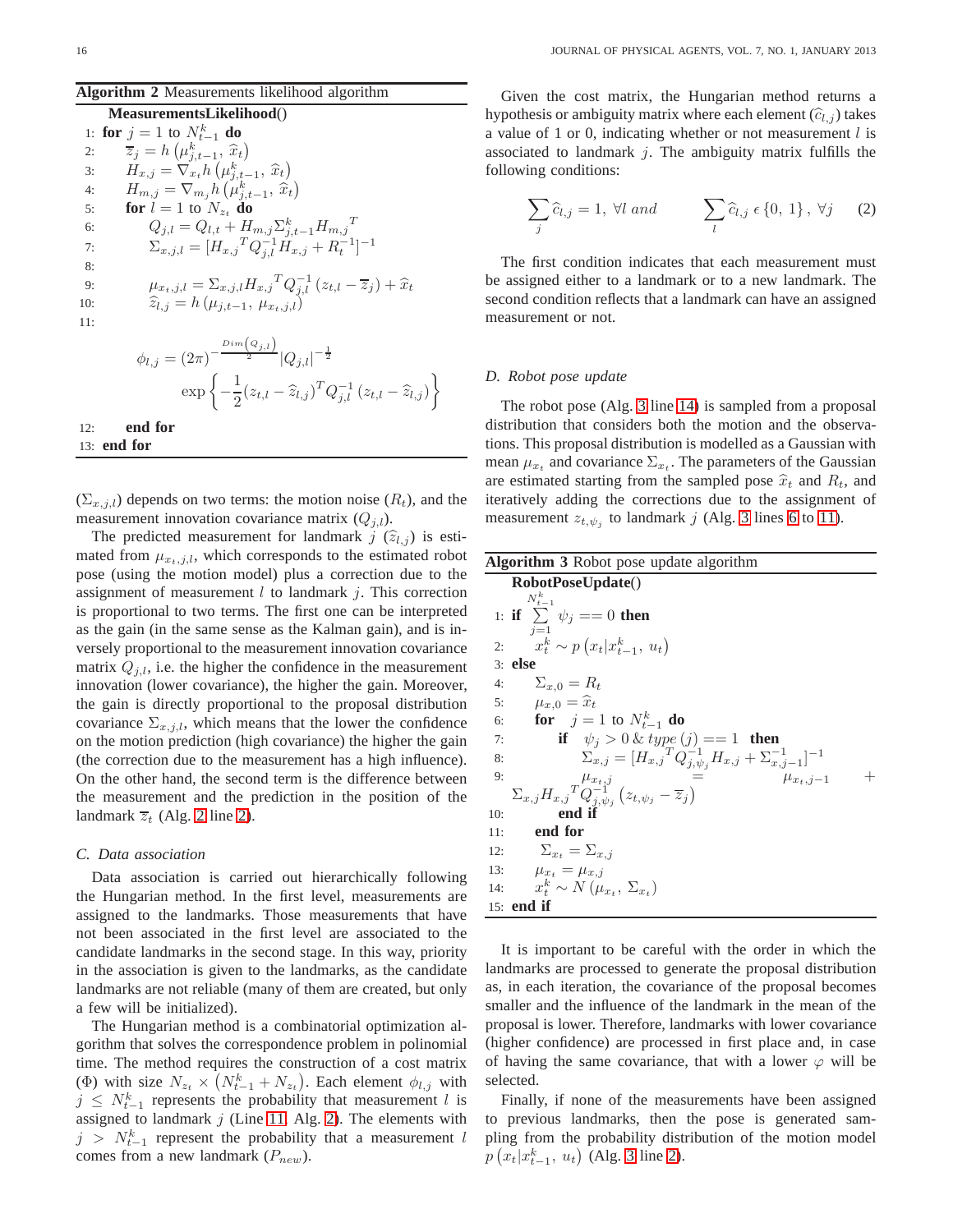## <span id="page-4-1"></span>*E. Landmarks update*

The update of the landmarks and the estimation of  $\hat{w}$  (the contribution of each landmark to the weight of the particle) are defined in different ways depending on the type of landmark and measurement association (Alg. [4\)](#page-4-0). Two different situations are possible:

- Landmarks with assigned measurements (Alg. [4](#page-4-0) lines [3-](#page-4-1) [18\)](#page-4-2).
- Landmarks not seen in the current iteration (Alg. [4](#page-4-0) lines [18- 25\)](#page-4-2). There are two possibilities:
	- **–** The landmark is outside the perceptual range of the sensor.
	- **–** The landmark is inside the perceptual range of the sensor.

For the first situation,  $i_{j,t}^k$  is incremented as the landmark has been detected. The update of the landmarks follows the standard EKF update process: first the Kalman gain  $K$ is obtained (Alg. [4](#page-4-0) lines [8\)](#page-4-1) using the previous landmark covariance  $\sum_{j,t=1}^{k}$  and the measurement innovation covariance matrix  $Q_j$ . Although the measurement innovation covariance matrix  $\ddot{Q}_j$  was estimated previously, it must be estimated again because the Jacobian of the measurement model with respect to the measurement model variables  $H_{m,j}$  depends of the robot pose and, now, the estimated pose  $(x_t^k)$  is more reliable than the predicted pose  $\hat{x}_t$ . The same applies to the prediction of the measurement  $\tilde{z}_j$  (Alg. [4](#page-4-0) line [5\)](#page-4-1).

Then, the mean  $\mu_{j,t}^k$  is updated proportionally to the gain and the difference between the measurement and its prediction. A high Kalman gain means that the confidence in the update is high. This can occur if the previous landmark covariance was high and also, if the measurement innovation covariance is low (high confidence).

The contribution of the landmark to the weight of the particle  $(\widehat{w})$  represents the probability of association between the measurement  $z_{t, \psi_j}$  and the landmark j. It is calculated from a Gaussian distribution with mean  $\tilde{z}_j$  (predicted measurement) and covariance L. This covariance is proportional to the noise motion  $(R_t)$  and  $Q_i$ .

When the landmark has not been associated to any measurement, its mean and covariance remains unchanged. Moreover, if the landmark is in the perceptual range, the counter  $i_{j,t}^k$  is decremented (Alg. [4](#page-4-0) line [22\)](#page-4-2). The weight  $\hat{w}$  is estimated based of the probability of visibility of the landmark  $(p_{in})$ . Finally, the weight of each particle  $w^k$  is calculated as the product over all the weights for each landmark in the map (Alg. [4](#page-4-0) line [26\)](#page-4-2), as we assume independence among the landmarks.

## *F. Landmarks types and initialization*

The generation of new landmarks from candidate landmarks, and the modification of the type of each landmark takes place at the end of the algorithm, in functions *updateCandidateLandmarks*() and *updateLandmarksType*():

*1) updateCandidateLandmarks():* The candidate landmarks are updated with the measurements that were not associated to the landmarks of the map. The correspondences of each candidate landmark with the features is decided on the second

## <span id="page-4-0"></span>**Algorithm 4** Landmarks update algorithm

<span id="page-4-2"></span>**LandmarksUpdate**() 1:  $w^k = 1$ 2: **for**  $j = 1$  to  $N_{t-1}^k$  **do** 3: **if**  $\psi_j > 0$  **then**  $4:$  $k_{j,t}^k = i_{j,t-1}^k + 1$ 5:  $\widetilde{z}_j = h'(\mu_{j, t-1}^k, x_t^k)$ 6:  $\widetilde{H}_{m,j} = \nabla_{m_j} h \left( \mu_{j,t-1}^k, x_t^k \right)$ 7:  $\widetilde{Q}_j = Q_{\psi_j,t} + \widetilde{H}_{m,j} \Sigma_{j,t-1}^k \widetilde{H}_{m,j}^T$ <br>
8:  $K = \Sigma_{j,t-1}^k \widetilde{H}_{m,j}^T \widetilde{Q}_j^{-1}$ <br>
9:  $\mu_{j,t}^k = \mu_{j,t-1}^k + K \left( z_{t,\psi_j} - \widetilde{z}_j \right)$ 10:  $\Sigma_{j,t}^k = \left(I - K\widetilde{H}_{m,j}\right)\Sigma_{j,t-1}^k$ 11: **if**  $type(i) == 1$  **then** 12:  $\widetilde{H}_{x,j} = \nabla_{x_t} h\left(\mu_{j,t-1}^k, x_t^k\right)$ 13:  $L = \widetilde{H}_{x,j} R_t \widetilde{H}_{x,j}^T + \widetilde{Q}_j$  $14.$  $\hat{w} = (2\pi)^{-\frac{Dim(L)}{2}}|L|^{-\frac{1}{2}}$  $\exp\left\{-\frac{1}{2}\right\}$ 2  $(z_{t, \psi_j} - \widetilde{z}_j)^T L^{-1} (z_{t, \psi_j} - \widetilde{z}_j) \bigg\}$ 15: **else** 16:  $\widehat{w} = 1$ <br>17: **end if** end if 18: **else** 19:  $\mu_{j,t}^k = \mu_{j,t-1}^k$ 20:  $\Sigma_{j,t}^k = \Sigma_{j,t-1}^k$ 21:  $\hat{w} = 1 - p_{in}$ <br>
22: **if**  $\mu_{j,t-1}^k$  is inside perceptual range of  $x_t^k$  **then** 23:  $i_{j,t}^k = i_{j,t-1}^k - 1$ 24: **end if** 25: **end if** 26:  $w^k = w^k \cdot \hat{w}$ 27: **end for** 28:  $\{C_{1,t}^k, \ldots, C_{\eta_t^k,t}^k\} =$  $updateCandidateLandmarks \left( z_t, \Psi_t^k, \{ C_{1,t-1}^k, \ldots, C_{\eta_{t-1}^k,t-1}^k \}, \right)$ 29:  $\left(\{B^k_{1,t},\,\ldots,\,B^k_{N_t^k,t}\},\,\{C^k_{1,t},\,\ldots,\,C^k_{\eta^k_t,t}\}\right)=$  $W_t, t^{(k)}$ ,  $W_t, t^{(k)}$ ,  $W_t, t^{(k)}$ ,  $W_{n_t}$ ,  $W_t$ ,  $W_{n_t}$ ,  $W_t$ ,  $W_{n_t}$ ,  $W_t$ ,  $W_{n_t}$ ,  $W_t$ ,  $W_{n_t}$ ,  $W_t$ ,  $W_t$ ,  $W_t$ ,  $W_t$ ,  $W_t$ ,  $W_t$ ,  $W_t$ ,  $W_t$ ,  $W_t$ ,  $W_t$ ,  $W_t$ ,  $W_t$ ,  $W_t$ ,  $W_t$ ,  $W_t$ ,  $W_t$ ,  $W_t$ ,  $W_t$ ,  $W_t$ ,  $W$ 

level of the data association process (see Sec. [III-C\)](#page-3-4), based on the probability  $p(z_{t,l}|x_t, C_{j,t-1})$ . This probability is obtained from a Gaussian distribution with mean  $\hat{z}_{l,t}$  and covariance  $Q_{j,l}$ .

Given the correspondences obtained in the data association, the following situations may occur:

- Candidate landmark  $(C_j^k)$  has an assigned measurement. The measurement is added to the candidate landmark,  $i_j^k$ is increased, and the algorithm checks if initialization of  $C_j^k$  as a landmark is possible.
- The measurement belongs to a new candidate landmark. The measurement is added to  $C_j^k$  and  $i_j^k$  is set to 1.
- Candidate landmark  $(C_j^k)$  has no assigned measurements. Update the value of  $i_j^k = i_{j,t-1}^k - I_{not}$ , where  $I_{not}$  is the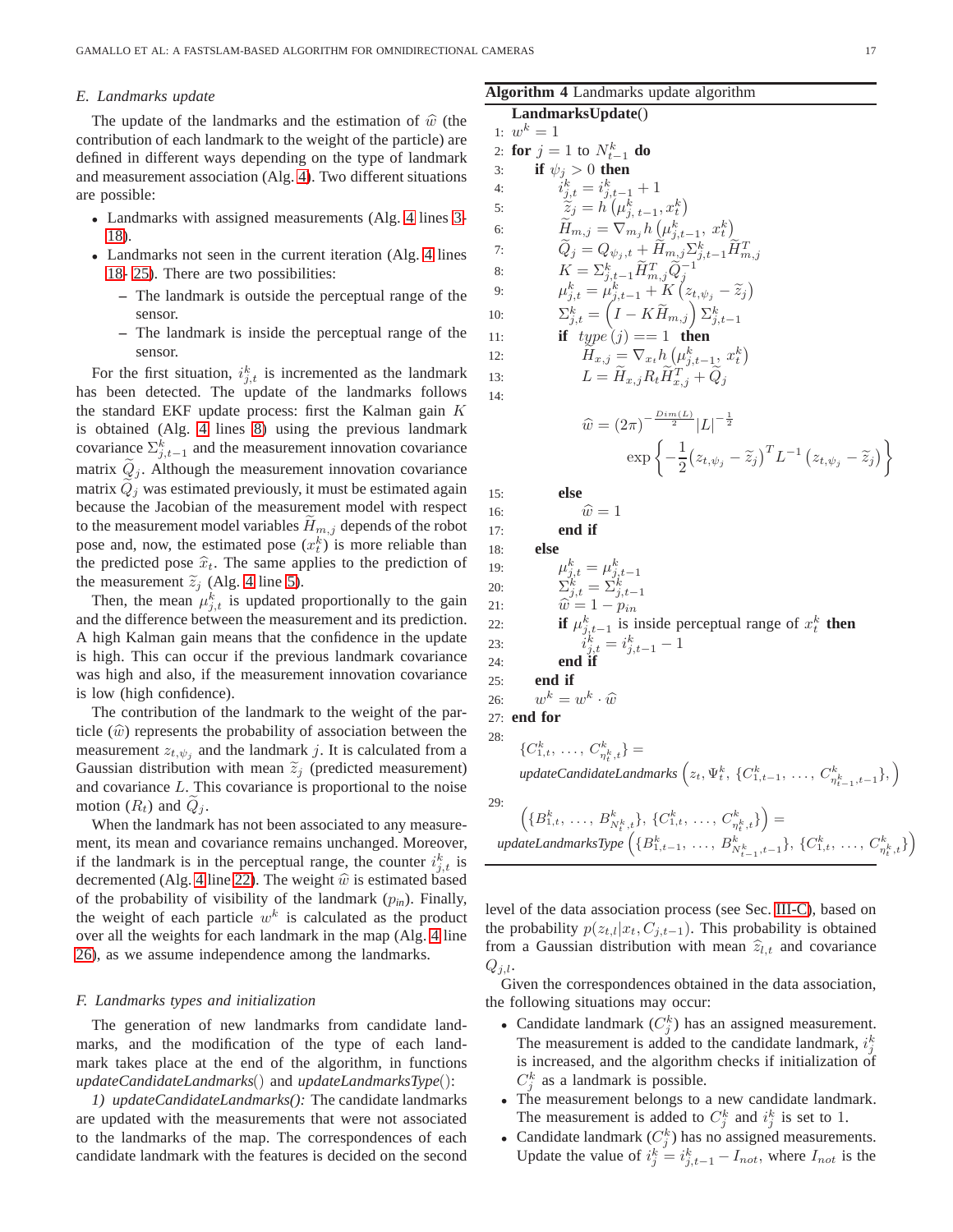

Fig. 3. Landmarks initialization.

<span id="page-5-1"></span>number of consecutive iterations in which the candidate landmark was not observed. If  $i_j^k$  is not over 0, then delete the candidate landmark.

Our sensor is bearing-only and, thus, from a single measurement only angles  $\varphi$  and  $\theta$  can be obtained for each feature. However, in order to estimate the 3D position of a landmark the distance to it (ρ) is also necessary. Therefore, at least *NZMin* measurements of the landmark must be taken from poses of the robot that are far enough from each other (Fig. [3\)](#page-5-1). A candidate landmark  $(C_j^k)$  will become a landmark if it fulfills the following requirements:

- 1)  $NZ_j^k \geq NZ_{Min}$ , where  $NZ_j^k$  is the number of measurements associated along time to candidate landmark  $C_j^k$ , and *NZMin* is a threshold.
- 2) Of all the calculated cross-points at least *NCROSSVALID* of them are valid. A cross-point is valid if it fulfills the following properties:
	- a) The measurements used to obtain the cross-point were taken from robot poses that are separated by an angle  $\text{ANG} > \text{ANG}_{\text{Min}}$ .
	- b) The height of the cross-point is over the height of the camera.
	- c) The probability of all the measurements (associated to the candidate landmark) and the cross-point is over P*New*.
- 3) One of the valid cross-points has been generated from the current measurement  $z_t$ .

If the candidate landmark is initialized, its mean is set to the pose of the valid cross-point with the highest probability over all measurements, and its covariance is set to the default initial covariance  $\Sigma_0$ .

*2) updateLandmarksType():* To add more reliability to the system, landmarks in the map are classified into types I and II. A landmark will be type I if has been initialized with measurements taken from robot poses whose distances in the XY plane from the valid cross-point are lower than D*Min*. Those landmarks that do not meet this condition will be type II, although they have the same priority as type I landmarks for data association.

The reliability of type II landmarks is lower that type I landmarks, as they were initialized from measurements in which the pose of the robot and the pose of the landmark were far away, and this can cause erroneous initial positions. Thus, they are not taken into account to estimate the pose of the robot (Alg. [3,](#page-3-1) lines [6](#page-3-3) to [11\)](#page-3-3) or the weights of the particles (Alg. [4,](#page-4-0) lines [11](#page-4-1) to [17\)](#page-4-2).

At each iteration, *updateLandmarksType*() checks if the landmarks of type II fulfill the requirements of type I landmarks. Moreover, all landmarks whose value of  $i_j^k$  is negative will be deleted from the map.

#### IV. EXPERIMENTAL RESULTS

<span id="page-5-0"></span>

Fig. 4. Test environment.

The proposed SLAM algorithm has been validated in a sports hall (Fig. [IV\)](#page-5-0) with a *Pioneer 3-DX* robot, and the landmarks (lights on the ceiling) were placed at a height of  $6.5 m$ . The test environment has big windows that modify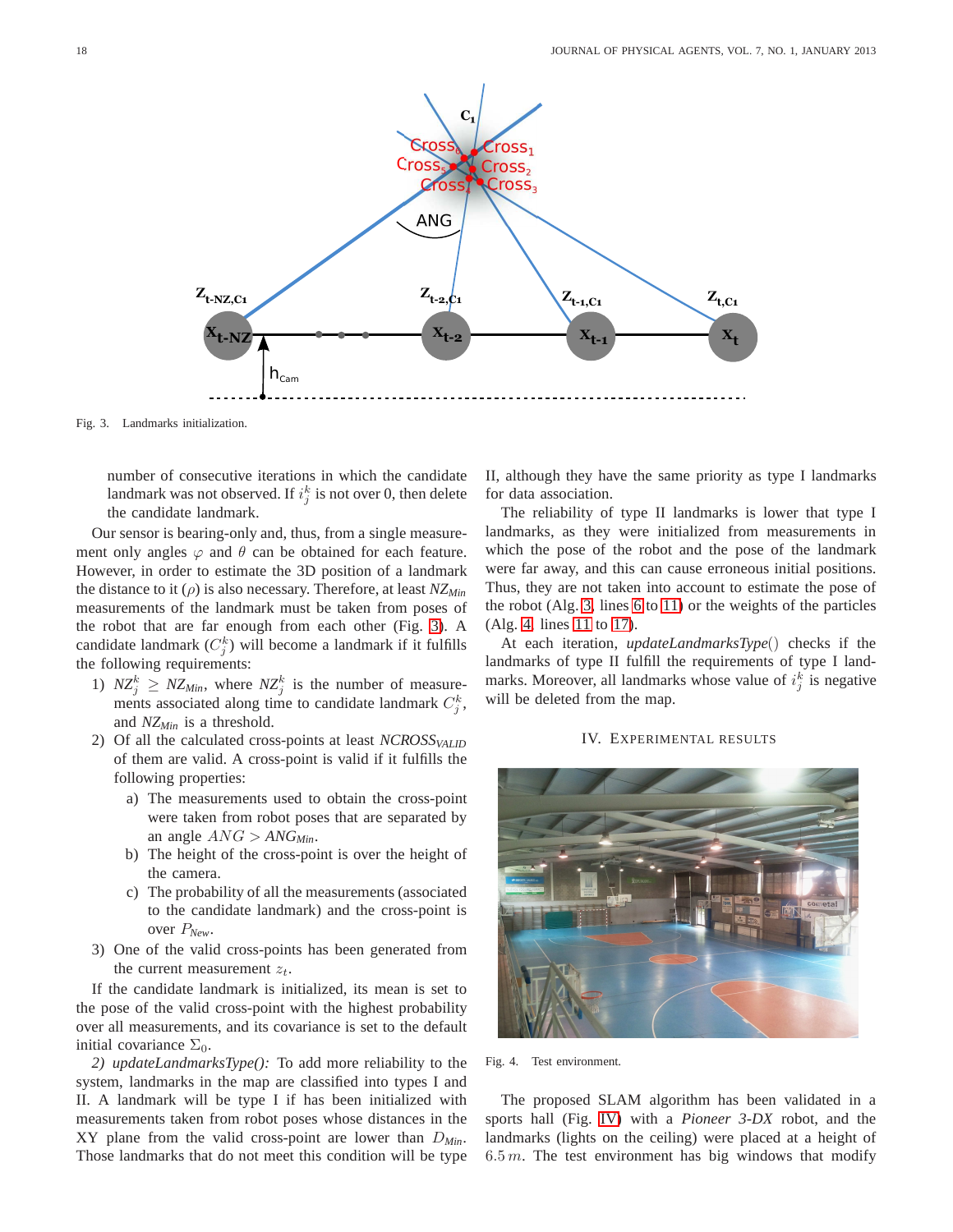

(a) Original image. (b) Detected features.

Fig. 5. Features detection.

the lightning conditions, occluding the landmarks that were situated near them. The onboard omnidirectional camera was placed at  $1.8 \, m$  over the floor, in order to minimize the occlusions due to people and a passband infrared filter was used to make features extraction easier (Fig. [IV\)](#page-6-0). The configuration parameters of the algorithm took the following values in all the experiments:  $NZ_{Min} = 3$ ,  $NCROSS_{VALID} = 5$ ,  $ANG_{Min} =$ 1.22 rad (7°),  $D_{Min} = 8.0 \, m$ ,  $\Sigma_0 = [0.0025 \, 0.0; 0.0 \, 0.0025]$ and  $P_{New} = \frac{1}{2\pi} |Q_{l,t}|^{-\frac{1}{2}} \exp\{-\frac{64}{2}\}\.$  The number of particles was set to  $10$ , as this size is sufficient to warrant the stability of the system and to achieve accurate results.

Fig. [6](#page-7-0) shows the result of one of the tests<sup>[1](#page-6-1)</sup>. The distance travelled by the robot was over  $85 m$  and the area of the environment was  $24 \times 24$   $m^2$ . The camera captured 320 images at  $1 Hz$ , and the linear and angular velocities of the robot were limited to  $0.30 \, m/s$  and  $0.52 \, rad/s$  respectively. Fig. [6\(a\)](#page-7-1) shows the estimated trajectory and the obtained map and, also, the real trajectory (*GT robot*) and the real map (*GT map*). At the beginning of the trajectory (steps 0-80) the error (Fig. [6\(b\)\)](#page-7-2) increases as the landmarks have a high covariance due to a recent initialization. Once the landmark positions are stabilized (step 100), the error in the position of the robot is reduced. From steps 100 to 180 the error remains stable, as the system detects landmarks in all the directions. Then, the error starts to grow because the robot looses the references to its right side, as landmarks 13 and 14 are not initialized yet. The consequence of the increase in the position error is that landmarks 13 and 14 are poorly initialized. The robot is able to correct its pose when it sees again previous and well placed landmarks (steps 230-270), and the error goes down near zero. Next, as the covariances of landmarks 13 and 14 reduce, they get influence in the correction of the pose of the robot, and the error increases again as their positions at that moment are still incorrect (steps 270-300). On the other hand, the error in the angle of the robot is under  $0.087$  rad  $(5^{\circ})$  in most of the time steps of the experiment.

<span id="page-6-1"></span><sup>1</sup>The associated video can be downloaded from <http://www.gsi.dec.usc.es/mucientes/videos/JOPHA13-SLAM.mp4>

<span id="page-6-0"></span>

|    | SLAM map $(m)$ |         |      | GT map $(m)$ |        | Error $(m)$ |                  |          |                |      |
|----|----------------|---------|------|--------------|--------|-------------|------------------|----------|----------------|------|
| ID | X              | V       | Z    | X            |        | Z           | $\boldsymbol{x}$ | y        | $\overline{z}$ | xyz  |
|    | 13.53          | $-5.61$ | 6.80 | 13.5         | $-5.5$ | 6.5         | 0.03             | $-0.113$ | 0.299          | 0.32 |
| 6  | 13.61          | $-0.73$ | 6.80 | 13.5         | $-1$   | 6.5         | 0.11             | 0.2723   | 0.3            | 0.42 |
|    | 13.59          | 4.01    | 6.83 | 13.5         | 3.5    | 6.5         | 0.09             | 0.508    | 0.325          | 0.61 |
| 8  | 13.60          | 8.92    | 6.98 | 13.5         | 8.0    | 6.5         | 0.1              | 0.924    | 0.481          | 1.05 |
| 9  | 22.56          | $-5.43$ | 6.54 | 22.5         | $-5.5$ | 6.5         | 0.06             | 0.07     | 0.039          | 0.10 |
| 10 | 22.51          | $-0.98$ | 6.48 | 22.5         | -1     | 6.5         | 0.01             | 0.0232   | $-0.016$       | 0.03 |
| 11 | 22.63          | 3.79    | 6.69 | 22.5         | 3.5    | 6.5         | 0.13             | 0.291    | 0.192          | 0.37 |
| 12 | 22.73          | 8.58    | 6.85 | 22.5         | 8.0    | 6.5         | 0.23             | 0.579    | 0.353          | 0.72 |
| 13 | 30.87          | $-5.92$ | 6.39 | 31.5         | $-5.5$ | 6.5         | $-0.63$          | $-0.424$ | $-0.114$       | 0.77 |
| 14 | 31.18          | $-1.28$ | 6.48 | 31.5         | $-1$   | 6.5         | $-0.32$          | $-0.278$ | $-0.025$       | 0.42 |

<span id="page-6-2"></span>

In this test, the robot returned 3 times to the same position (steps 205, 298, 318) and, in all the cases, the robot recognized the landmarks and closed the loop. The final map and its comparison with the real map is detailed in Table [I.](#page-6-2) The mean and maximum errors in the position of the landmarks are  $0.48 \, m$  and  $1.05 \, m$ . These values reflect the performance of the SLAM algorithm as, although the sensor is bearingonly, and the landmarks are detected far away from the camera (always with at a distance over  $4.5 \, m$ ), their positions are quite accurate.

This experiment was run 10 times, each one with a different seed. Fig. [7](#page-8-4) shows the average and maximum errors for each seed, together with the mean and standard deviation of all the executions. These values reflect that the proposed SLAM algorithm is able to reliably estimate the pose of the robot and the map, independently of the randomness due to the sampling steps (Alg. [3](#page-3-1) line [14,](#page-3-3) and Alg. [1](#page-2-0) line [9\)](#page-1-2).

## *A. Comparison between Hungarian and Maximum Likelihood data associations*

The same experiment was executed replacing the Hungarian algorithm with ML data association [\[26\]](#page-9-22). The results are shown in Figure [8.](#page-8-5) The errors in angle are slightly worse in ML, but the errors in position are much higher for ML in comparison with the Hungarian association: the average error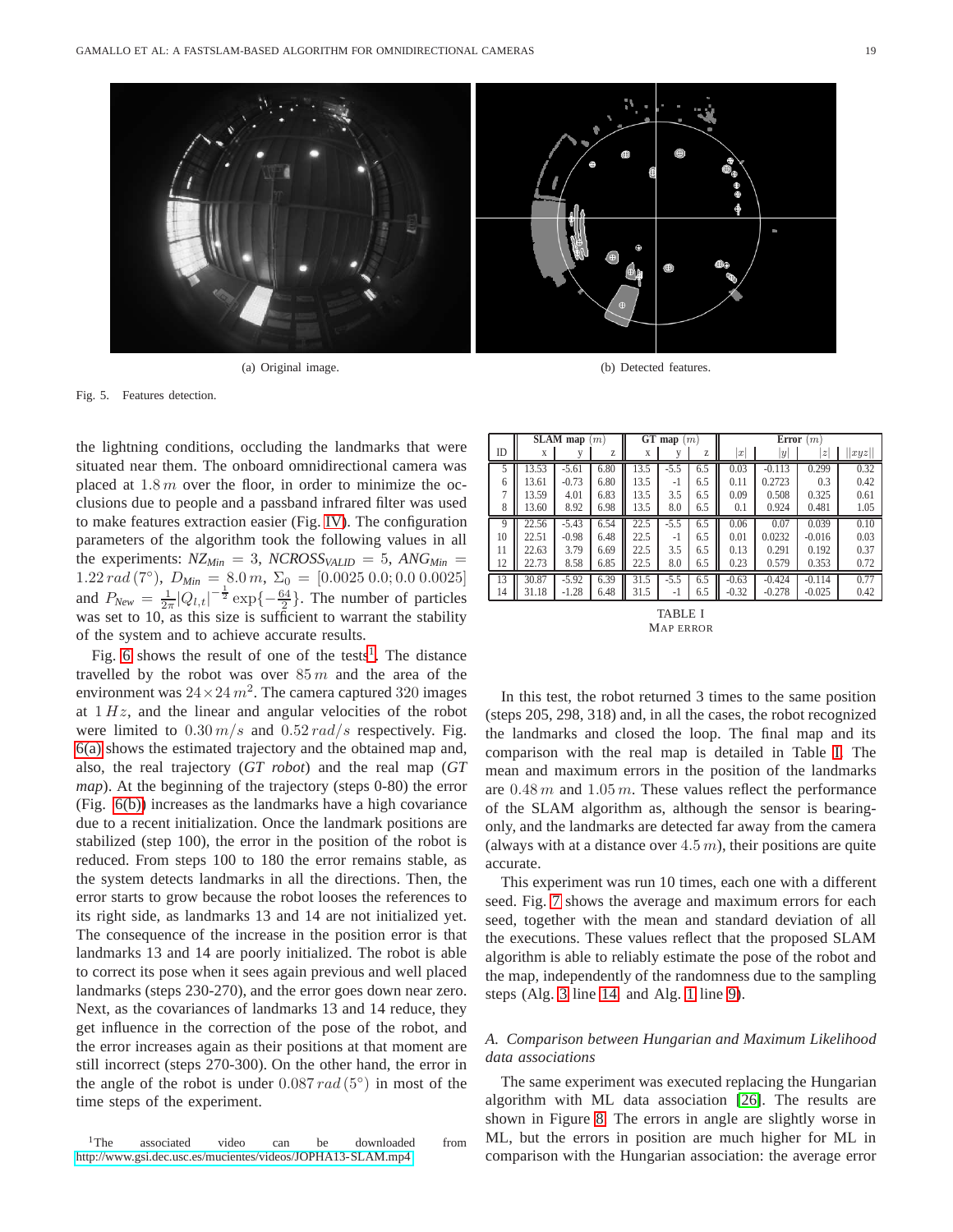<span id="page-7-1"></span>

<span id="page-7-2"></span><span id="page-7-0"></span>Fig. 6. Trajectory, map and errors of one of the experiments.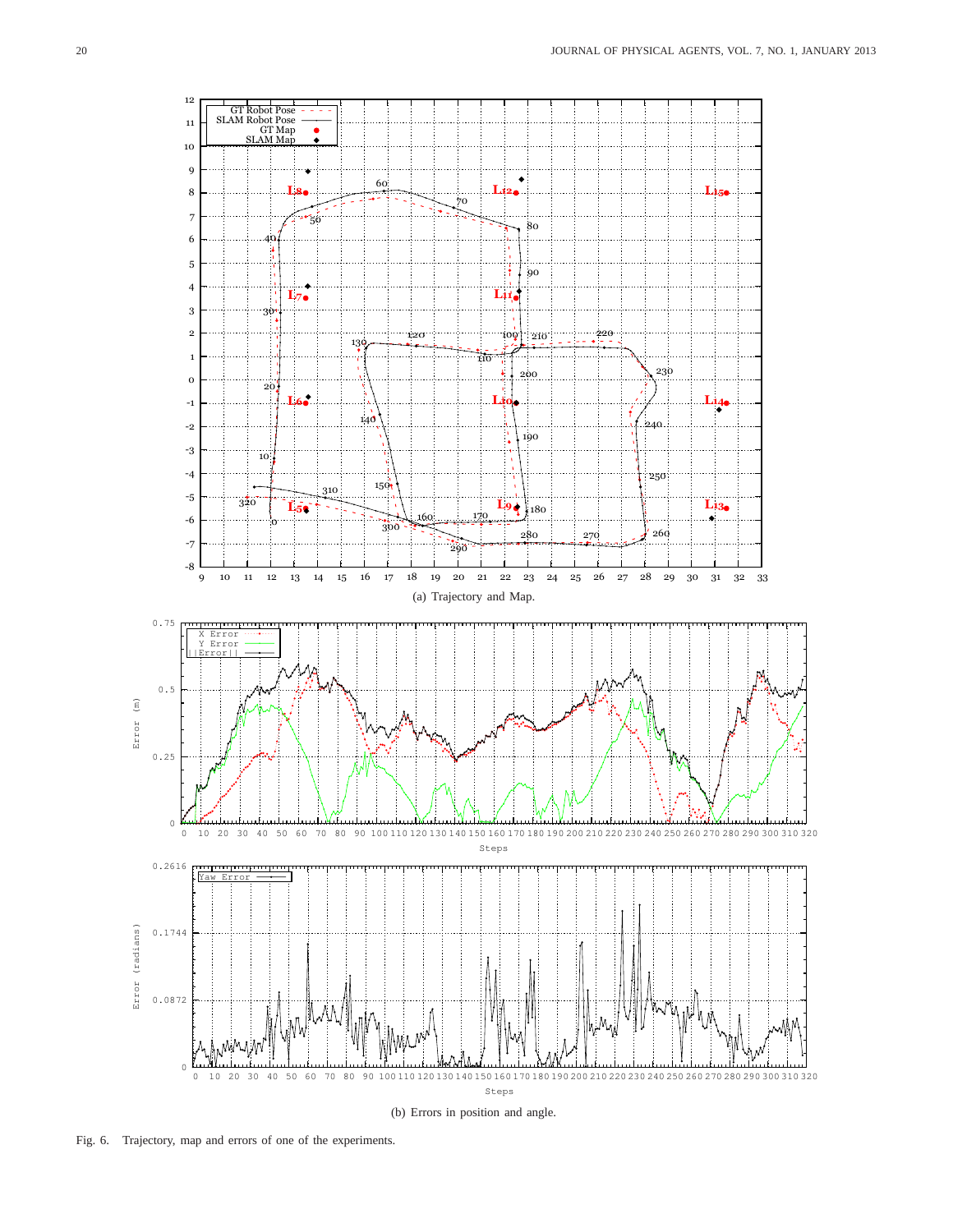

Fig. 7. Mean and maximum errors for 10 runs with Hungarian data association.

<span id="page-8-4"></span>

<span id="page-8-5"></span>Fig. 8. Mean and maximum errors for 10 runs with ML data association.

in position is a 13% higher, and the maximum error in position is a 61% worse. Also, the standard deviation for position error is much higher for ML association. Moreover, the maximum errors with ML association are at the end of the trajectory, as the algorithm is unable to close the last loop. As a result, new landmarks are created in the bottom left part of the map Fig. [9,](#page-9-23) and the robot cannot recover its true location. Hungarian association consistently closes all the loops for all the seeds, while ML association fails to close the loops the 60% of the executions.

### V. CONCLUSIONS

<span id="page-8-3"></span>A SLAM algorithm, based on FastSLAM, using omnivision has been presented. Our system uses a bearing-only sensor, and the landmarks are indistinguishable. The main novelties of our proposal are the hierarchical data association based on the Hungarian algorithm and the way the landmarks are initialized.

Experiments have shown a great accuracy, both in the pose of the robot and in the map, although the limitations of the bearing-only sensor and the distance between the robot and the landmarks. Also, we have evaluated the robustness of the algorithm through several runs with different seeds, obtaining in all the experiments good results. Moreover, we have studied the influence of the use of a global data association (Hungarian



algorithm) in comparison with a local data association (Maximum Likelihood), showing that bearing-only visual SLAM with this type of landmarks requires a global data association to solve the SLAM problem reliably and accurately.

#### ACKNOWLEDGMENTS

This work was supported by the Spanish Ministry of Economy and Competitiveness under grants TIN2011-22935 and TIN2009-07737 and by the Galician Government (Consolidation of Competitive Research Groups, Xunta de Galicia ref. 2010/6). Manuel Mucientes is supported by the *Ramon´ y Cajal* program of the Spanish Ministry of Economy and Competitiveness.

#### **REFERENCES**

- <span id="page-8-0"></span>[1] M. Montemerlo, S. Thrun, D. Koller, and B. Wegbreit, "FastSLAM: A Factored Solution to the Simultaneous Localization and Mapping Problem," in *Proceedings of the AAAI National Conference on Artificial Intelligence*, Edmonton, Canada, 2002.
- <span id="page-8-1"></span>[2] S. Thrun, W. Burgard, and D. Fox, "A Probabilistic Approach to Concurrent Mapping and Localization for Mobile Robots," *Autonomous Robots*, vol. 5, pp. 253–271, 1998.
- <span id="page-8-2"></span>[3] J. A. Castellanos and J. D. Tardós, "Mobile Robot Localization and Map Building: A Multisensor Fusion Approach," in *Proceedings of the International Symposium on Experimental Robotics*, 1999, pp. 173–178.